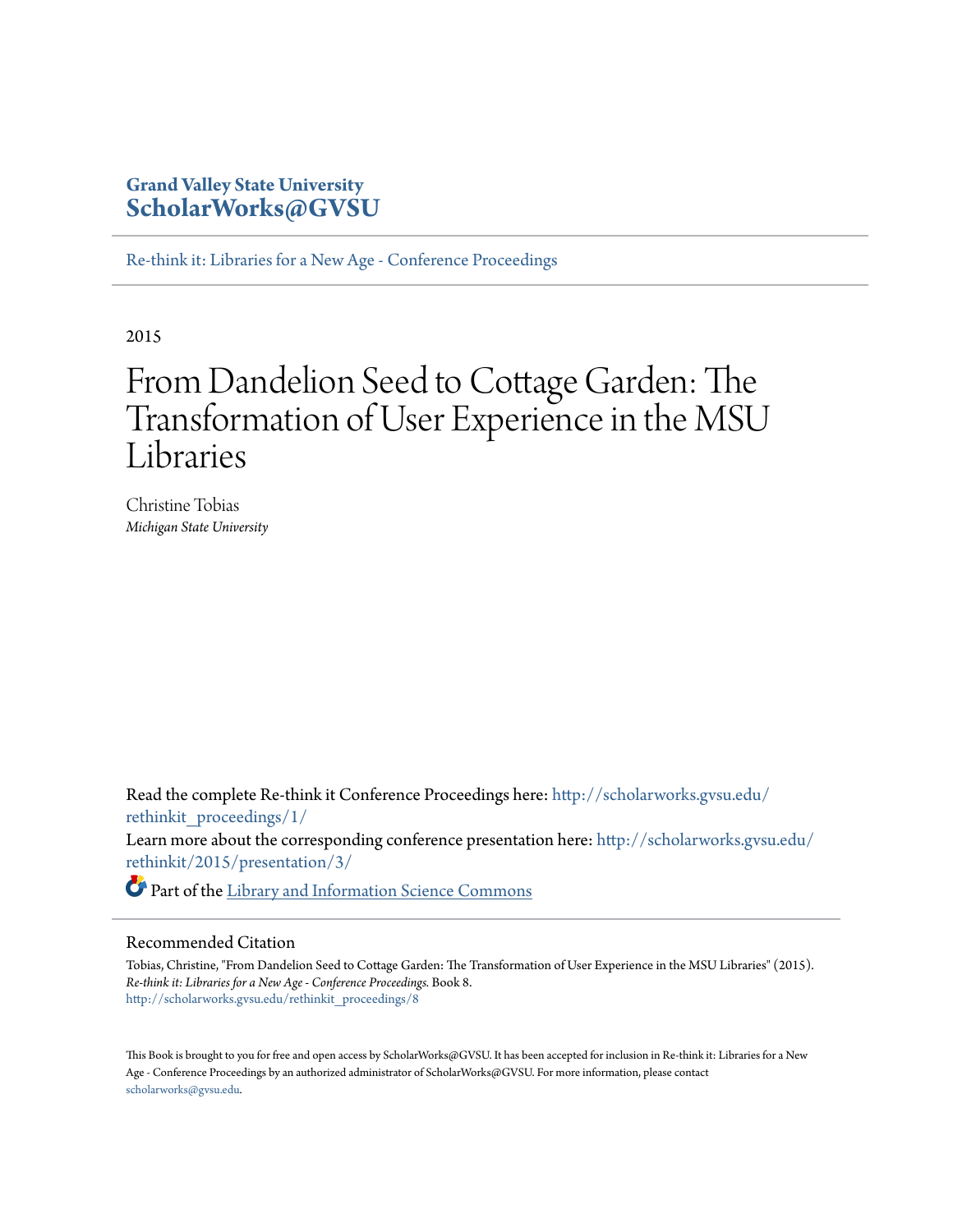# **From Dandelion Seed to Cottage Garden: The Transformation of User Experience in the MSU Libraries**

Christine Tobias, MLIS Head of User Experience, Michigan State University Libraries

#### Abstract

The user experience movement is gaining momentum in libraries, but its adoption and adaptation into an organizational culture may present unexpected challenges. In June 2014, the Michigan State University (MSU) Libraries created a User Experience unit and in a short time, established a solid and reputable team of practitioners. This success, however, was not achieved overnight. User experience work tends to be team-oriented and project-based, and initially, unit members struggled to adapt their roles within the unit and the unit's role within the organization. To guide the unit forward, an in-house retreat was held to give unit members an opportunity to better understand each other as user experience professionals. Through a skills audit and a SWOT (Strengths, Weaknesses, Opportunities, Threats) analysis, respect for others' skills was gained and a shared vision was established. The User Experience unit now effectively functions as a productive, collaborative, synergistic change agent, holistically integrating user experience into all services at the MSU Libraries.

## Definition of User Experience

In order to talk about user experience in libraries, it is essential to provide some basic definitions. According to the *Usability Body of Knowledge*, user experience refers to "every aspect of the user's interaction with a product, service, or company that make up the user's perceptions of the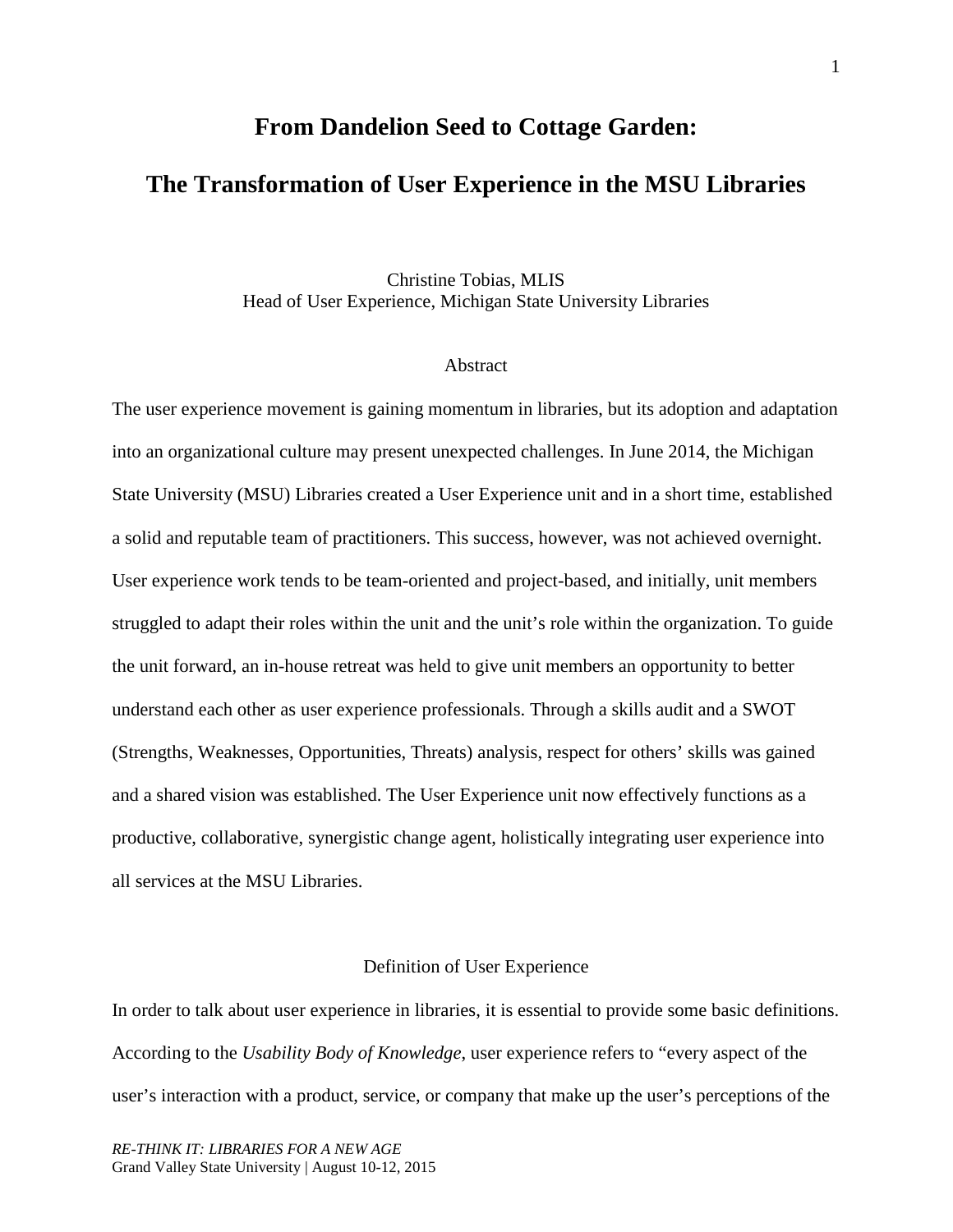whole". As a discipline, user experience design holistically considers all the elements that make up an interface, including layout, visual design, text, brand, sound, and interaction. User experience works to coordinate these elements to allow for the best possible interaction by users.

#### Why should libraries care about user experience?

User experience in libraries is trending, but why? In the past, librarians were the keepers of information and users relied heavily on the specialized knowledge and expertise of librarians for access and retrieval. As the experts, librarians automatically assumed they knew what was best for users. With the advent of the digital age, information has become a ubiquitous commodity and the role of librarians has shifted from keeper to navigator as a means for making information accessible. The most recent generation of users, digital natives, have grown up accustomed to the ubiquity of information and have developed savvy information-seeking and technology skills. Due to this increased presence of digital services and information, libraries now have some stiff competition and are feeling pressured to adapt. The paradigm surrounding librarians' roles has shifted and in order to stay relevant, librarians must understand and accept the user as the core of the libraries' existence (Walton 2015). Without our users, our libraries would not have a reason to exist.

#### How does user experience translate for libraries?

User experience helps libraries stay relevant, particularly by filling the gap between users' needs and librarians' assumptions about users' needs. Libraries should interpret user experience in a broader, holistic approach, going beyond the design of digital products and incorporating usercentricity into physical spaces and service points. By observing users in the library environment,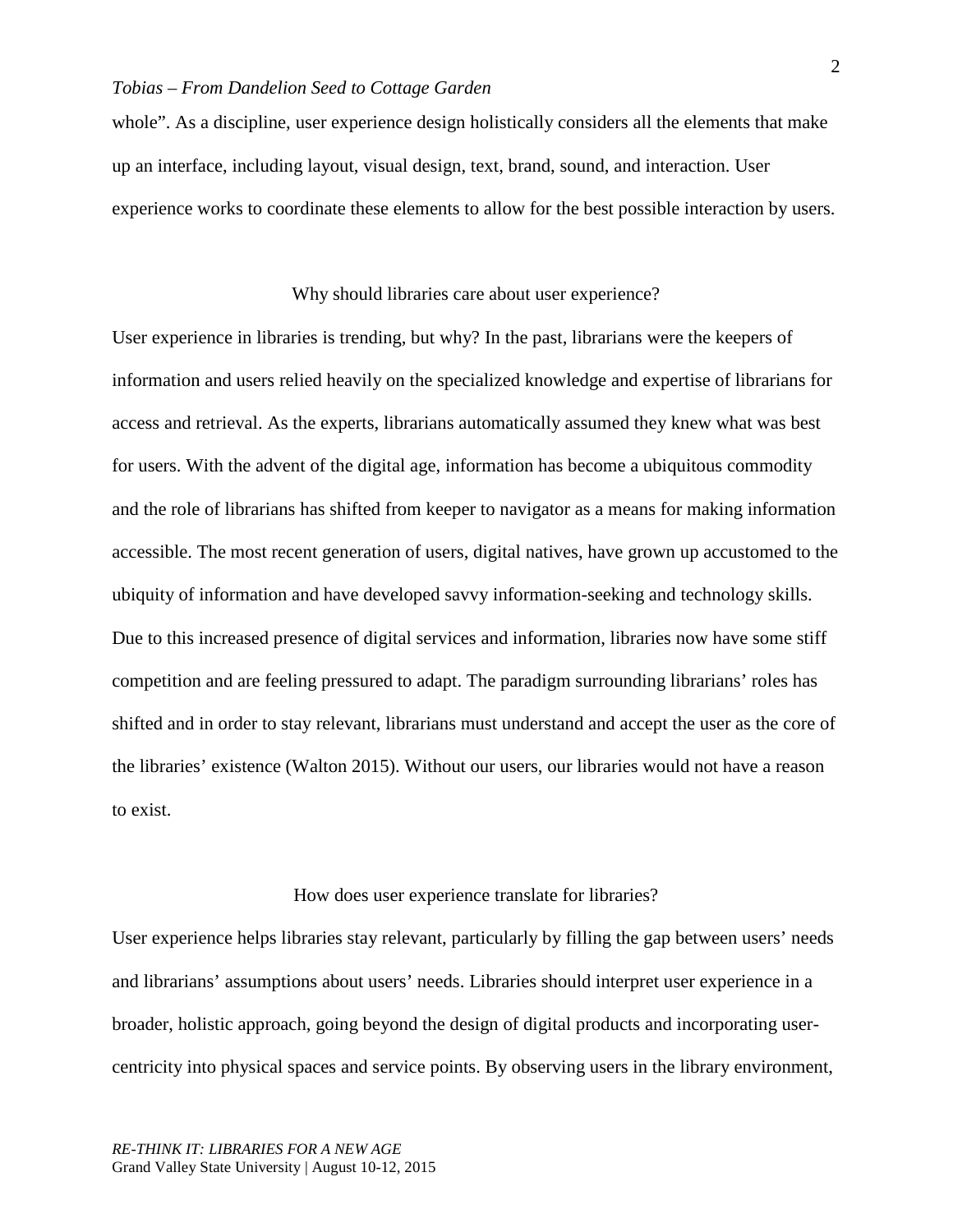librarians can apply a data-influenced approach to development and design. Librarians should no longer make assumptions about how to best meet users' needs. Applying user experience principles lessens confusion, promotes an intuitive experience, and adds impact and value for the user, all important considerations when competing for users' time and attention (Walton 2015).

# History of User Experience at the MSU Libraries

While user experience takes different forms across libraries, the MSU Libraries' approach is holistic, studying the interactions in our physical and digital spaces and services. User experience is a pioneered movement to transform our library, applying a grassroots approach to developing and sustaining a user-centric, evidence-based culture for continuous improvement of our spaces, services, and collections. Prior to the launch of the user experience movement in the MSU Libraries, solo, disparate, assessment projects were occurring throughout the library such as chat reference assessment, electronic resource usage analysis, collections analysis, and website usability testing. The librarian who handled chat reference assessment was also involved in usability testing as a means to develop an iterative web design process. The usability project was successful in bringing awareness to librarians about the need to observe users and use evidence to improve services on their behalf. Several librarians became interested in participating in similar user experience projects and to help break these efforts out of silos, the User Experience (UX) Work Group was formed in 2012. The UX Work Group acts to bring people working on user experience projects together for collaboration across library divisions and units. Through dotted line reporting to the Assistant Director to Public Services, librarians from Technical Services, Systems, and Collections were integrated to apply a holistic approach to user experience.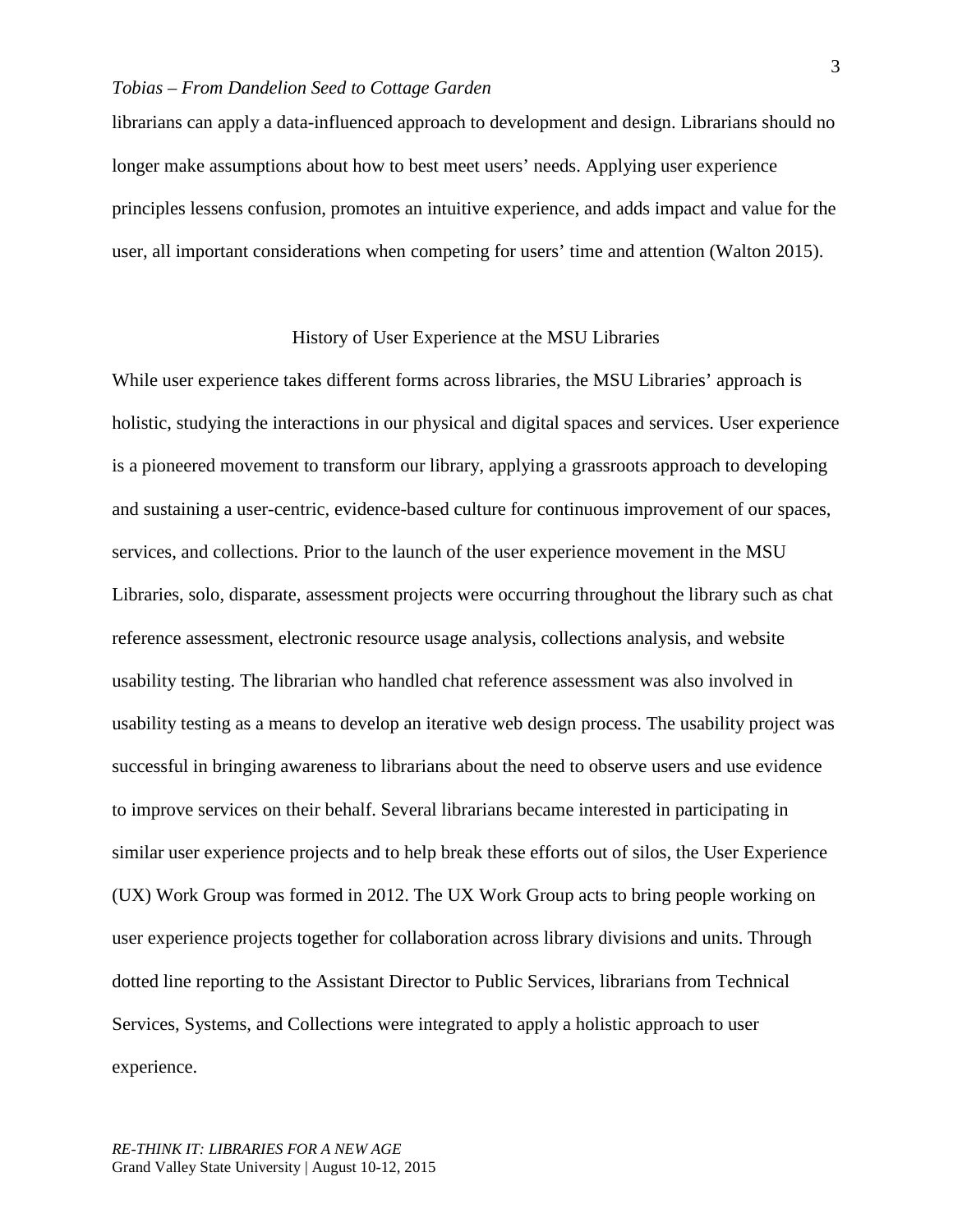Through the success of the usability testing efforts of the UX Work Group, the need to conduct user experience projects became more evident and the work load increased significantly for the group. In 2013, an additional User Experience Librarian was hired by the MSU Libraries and shortly after, in 2014, User Experience became an official unit under the Public Services division, reporting officially to the Assistant Director for Public Services. User Experience has continued to expand in the MSU Libraries and at the time of this writing, the newer unit consists of four librarians, one support staff member, and one student employee. User Experience is evolving holistically, assuming primary responsibility for UX issues throughout the organization, laying the foundation for establishing a user-centric, data-influenced culture for improvements. Of course, as a newly established unit in a large organization, the User Experience unit felt growing pains. Despite having job descriptions outlining each unit member's responsibilities, some unit members seemed to have difficulty adapting their roles within a team dynamic and understanding the expectations held by other units about the role of User Experience. In November 2014, the User Experience held a half-day, in-house retreat for the purpose of defining our roles and gaining awareness and respect for each other's skills and capabilities. Upon conducting a skills audit, it was confirmed that collectively, the User Experience unit held a diverse set of individual skills, expertise, and experiences and each member had something unique to offer to the unit. To further soothe growing pains, a SWOT analysis was conducted during the retreat. Through honest, direct, and sometimes difficult conversation, it was understood that while the User Experience unit had administrative support and buy-in from library staff, there were weaknesses, opportunities, and threats that had to be acknowledged and acted upon to move forward successfully.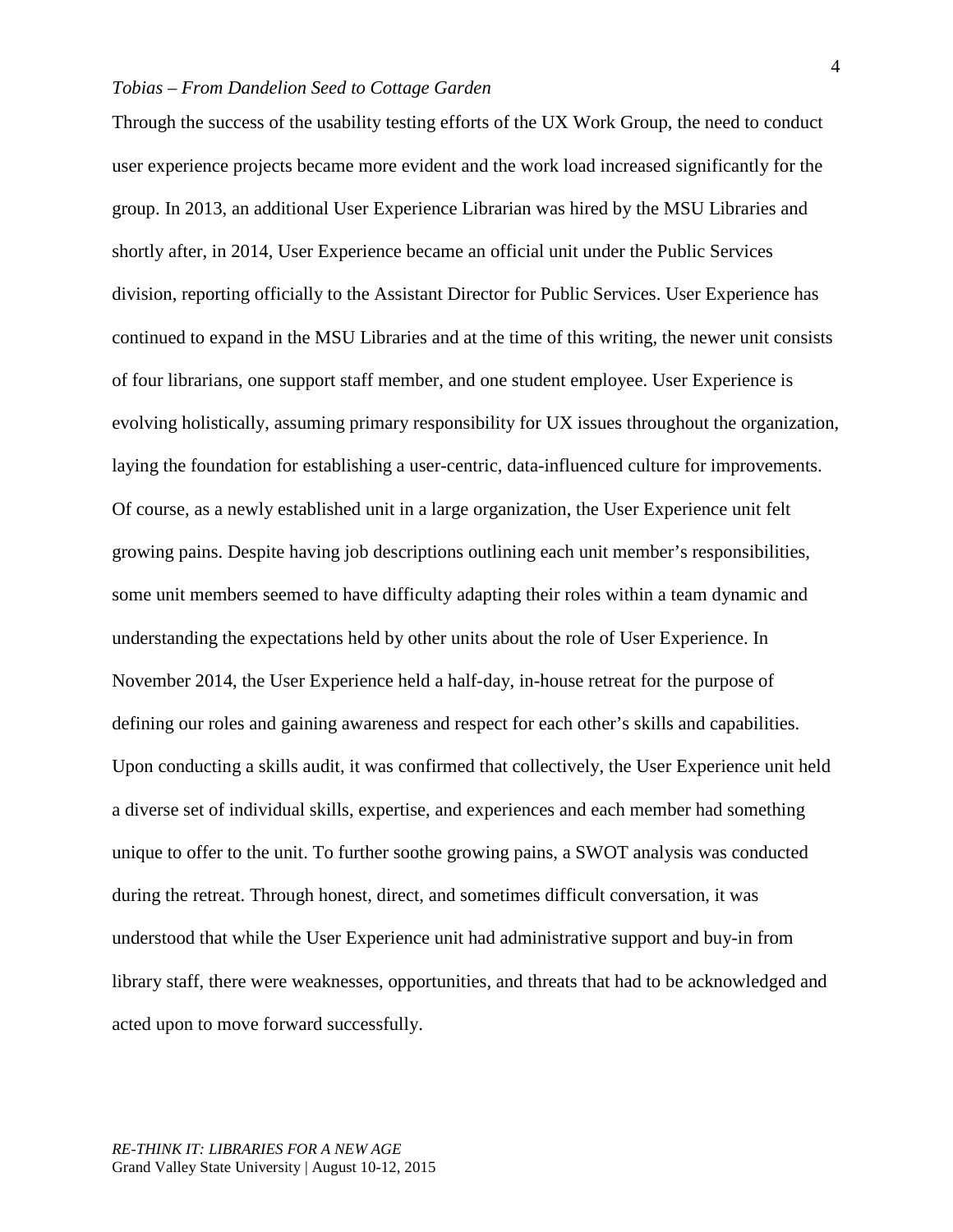# *Table 1: MSU Libraries - User Experience Unit: SWOT Analysis (November 2014)*

| <b>Strengths:</b>     |                                                                                   |
|-----------------------|-----------------------------------------------------------------------------------|
|                       | Diverse skill sets, expertise, and experiences                                    |
|                       | Administrative support and staff buy-in                                           |
| Weaknesses:           |                                                                                   |
|                       | New unit; new supervisor; lack of experience as formal unit                       |
|                       | Unclear expectations from other units                                             |
| <b>Opportunities:</b> |                                                                                   |
|                       | Promote collaboration on UX projects within unit and with other library units and |
| divisions             |                                                                                   |
|                       | Respect skills and experiences brought to table by all unit members               |
|                       | Develop new skills to enhance participation in UX projects                        |
|                       | Continue to work with data to enhance holistic user experience for MSUL           |
| <b>Threats:</b>       |                                                                                   |
|                       | Territorial issues with other units                                               |
|                       | Political pushback: recommendations not acted on                                  |

Once the User Experience unit identified and agreed upon its strengths, weaknesses,

opportunities, and threats, a list of action items was compiled as a means to resolve issues that could impede growth of the unit. For example, one issue that surfaced through the SWOT analysis was a sense of frustration due to the perceived lack of action taken on recommendations made by the User Experience unit, especially after considerable time and dedication had been given. It was resolved to increase the effort to involve stakeholders in user experience projects as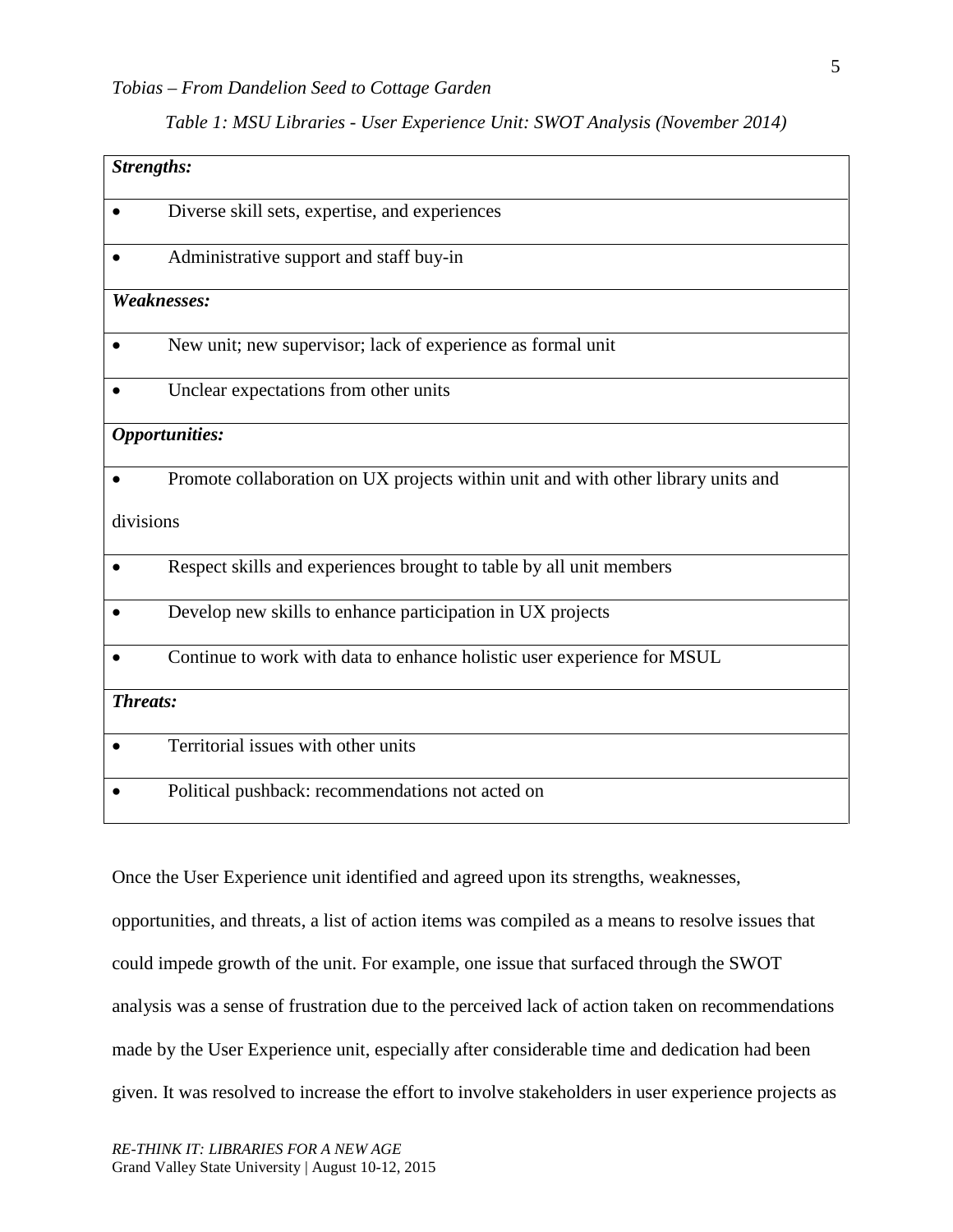much as possible to give a greater sense of investment. A Consultation Request form (see appendix) was developed to help establish guidelines and define expectations about the unit's role in user experience projects involving other library units.

To define the role of the User Experience unit within the larger organization and to help build reasonable expectations from other units, a mission statement with goals and objectives was developed and posted on [the unit's web page.](https://www.lib.msu.edu/ux/) For further definition of the unit's role in the MSU Libraries, a work flow was developed, categorizing and explaining the different components of the work involved, emphasizing a holistic approach in the efforts to build and sustain a culture of talking (and listening) to our users (see Figure 1). This process increased awareness of the role of User Experience within the MSU Libraries by helping other units understand the nature of the work and the processes involved in the myriad of projects undertaken by the unit.



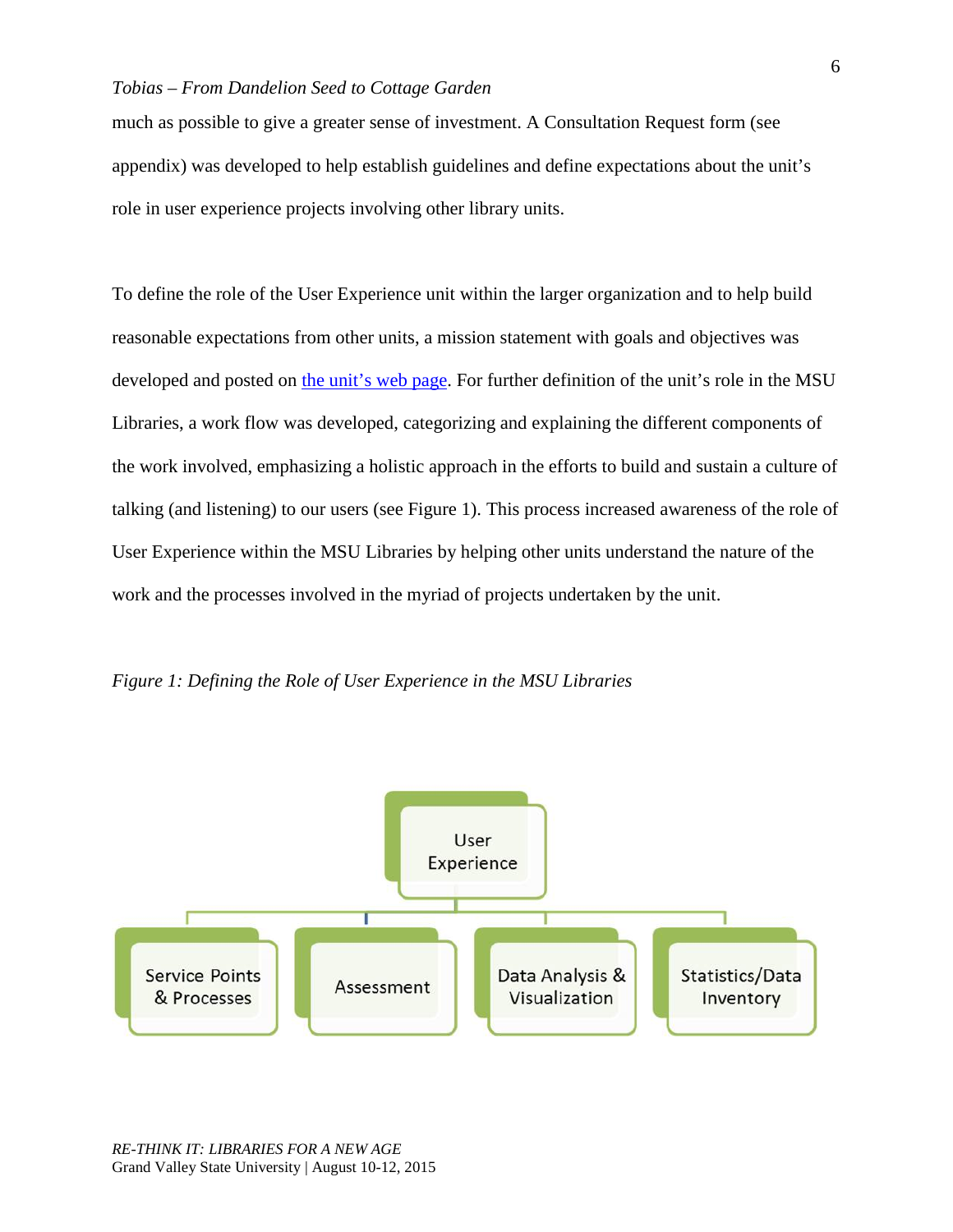- *Service Points & Processes*: Evaluation of service and access points, both physical and virtual, for optimal user-centric design and continual improvement.
- *Assessment*: Measuring the impact/value of the MSU Libraries.
- *Data Analysis & Visualization*: Analysis of project-related data or data collected by other units in collaboration with UX; visualization of data to tell the story for data-influenced decision making.
- *Statistics/Data Inventory:* Systematic collection and reporting of library statistics; management of in-house data inventory.

How Has User Experience Affected Services at the MSU Libraries?

According to Bell (2014), as libraries attempt to apply user experience as a means for improving spaces and services, it is essential to remember that the design of the experience should be situational and should account for any number of possible ways in which users will interact with a space or service. As the MSU Libraries moves forward, it is important to understand that the User Experience unit has acted and will continue to act as a change agent for the continuous improvement of services and spaces. The effect of user experience on spaces and services in the MSU Libraries has been profound since its recent inception. In its short duration as a formal unit, the User Experience unit has successfully pioneered a movement and built a solid foundation of user experience principles and practice. For example, the library's website was improved by the incorporation of a discovery tool, reducing the number of search boxes on the website. Staff scheduling at the Main Library Reference Desk was adjusted based on the analysis of reference desk statistics collected in DeskTracker. A space study conducted in the MSU Main Library observed how users were using the space (i.e., group vs. solo; table vs. carrel; desktop computer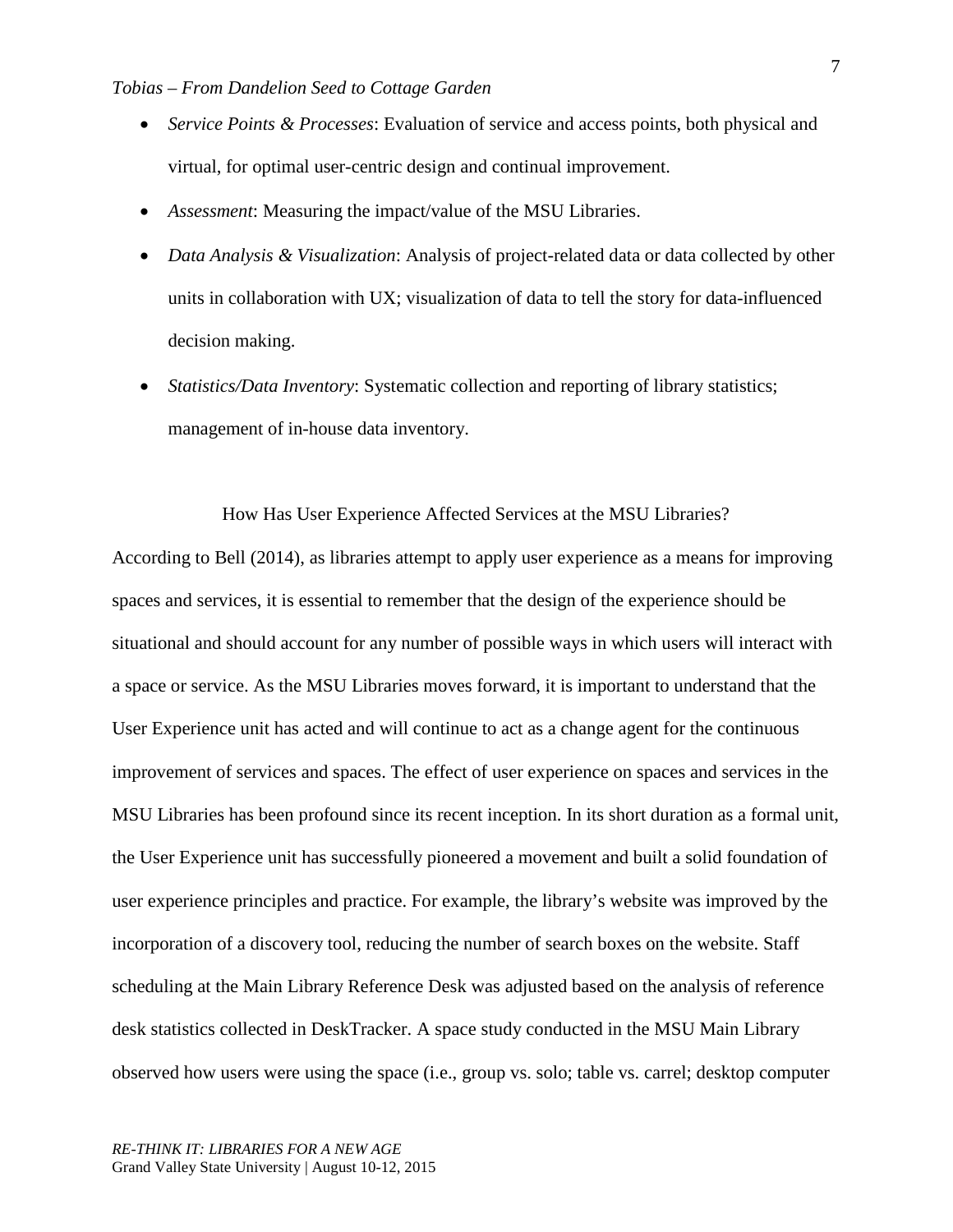and/or laptop) and made recommendations for more functional seating space and more power outlets to accommodate users' mobile technologies. A local, outdated database used for electronic resource access and record management was transitioned into LibGuides v2 A-Z Database List, offering a more intuitive front-end interface for users and streamlining the management of content for library staff.

Currently, there are a number of projects in the docket for User Experience such as implementing LibCal as the new room reservation system and events scheduling management tool and incorporating a digital wayfinding system to help users navigate around the building to locate books and services more easily. The growth of user experience in the MSU Libraries has followed the Capability Maturity Model Integration (CMMI) model (Hess 2013), establishing a practice of consulting with or observing users regularly to continuously improve spaces and services, both physical and digital. Based on the early success of the unit, it is a reasonable certainty that the role of the User Experience unit at the MSU Libraries will continue to grow, applying principles and practice holistically and using user experience as a primary motivator for continuous improvement.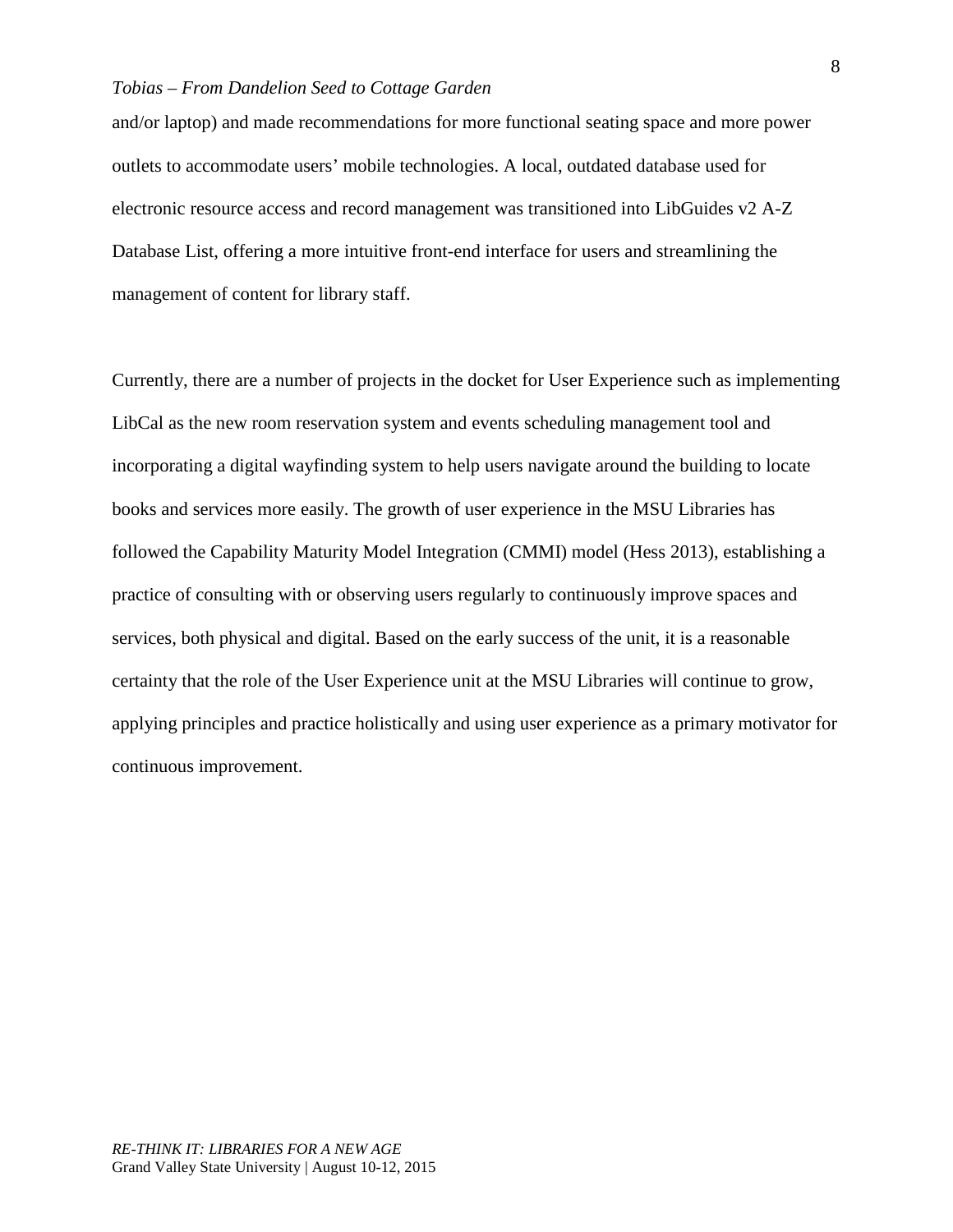#### **References**

- Bell, Stephen. "Staying True to the Core: Designing the Future Academic Library Experience." *Portal: Libraries and the Academy* 14, no.1 (2014): 369-382. [http://dx.doi.org/10.1353/pla.2014.0021.](http://dx.doi.org/10.1353/pla.2014.0021)
- Sheldon-Hess, Coral. "UX, consideration, and a CMMI-based model." Blog. July 25, 2013. <http://www.sheldon-hess.org/coral/2013/07/ux-consideration-cmmi/>
- User Experience Professionals' Association. *Usability Body of Knowledge.* Accessed January 29, 2016. <http://www.usabilitybok.org/>
- Walton, Graham. "What User Experience (UX) Means for Academic Libraries." *New Review of Academic Librarianship*, 21, no.1 (2015):1-3. <http://dx.doi.org/10.1080/13614533.2015.1001229>

#### **Biography**

Christine Tobias

Christine Tobias is the Head of User Experience at the Michigan State University Libraries (MSUL). She pioneered the user experience movement at MSUL by leading the effort to weave a thread of assessment and build a culture of talking (and listening) to the Libraries' users. Christine received her MLIS from Wayne State University in 2007 and previous to her current position, served in various areas such as reference services, web services, usability studies, and library instruction. She enjoys gardening, watching MSU sports, camping in Michigan, and spending time with her family, including her two precious grandchildren.